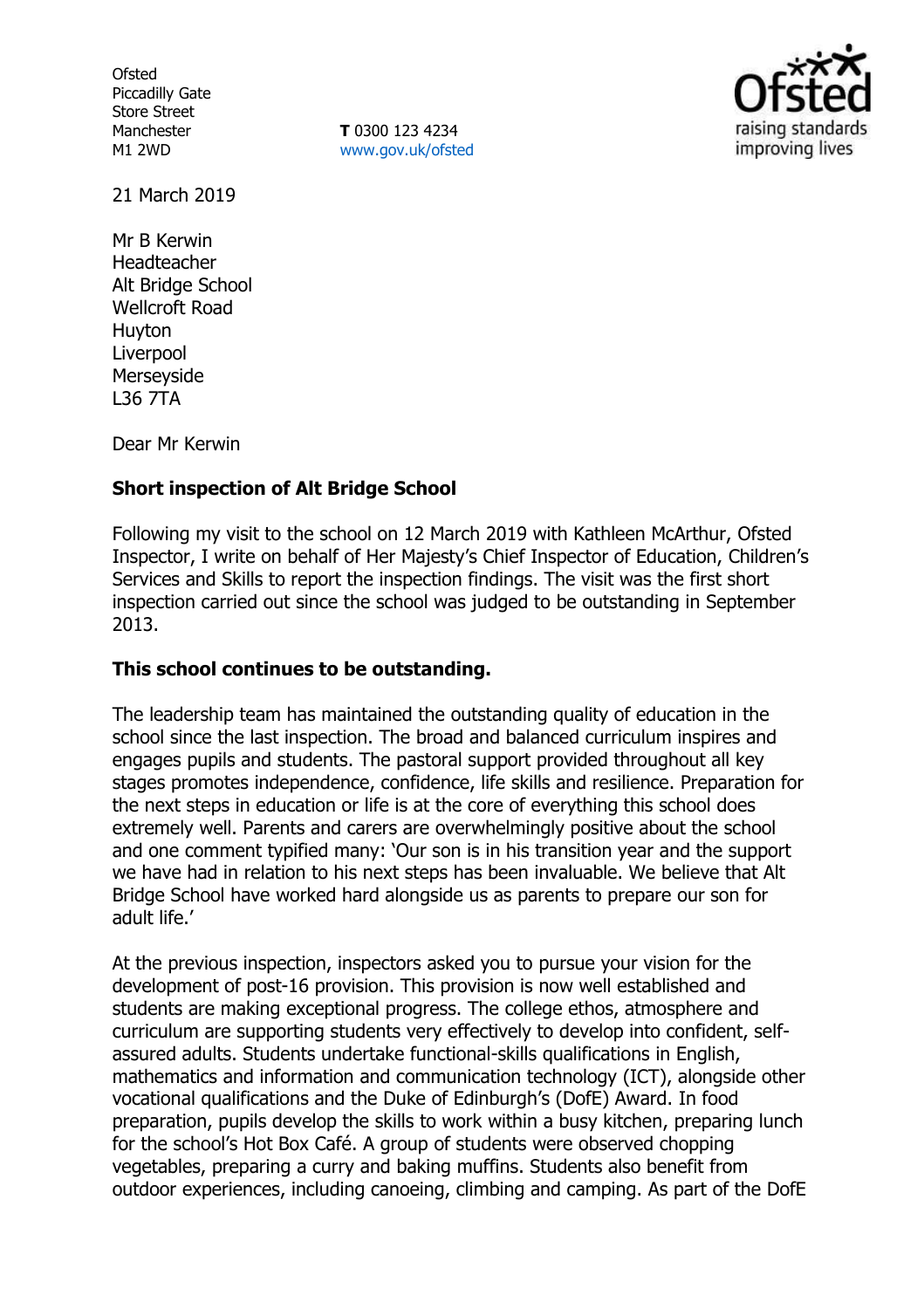

Award, students have undertaken voluntary work, including painting and decorating at a local rugby club. Students also worked with local primary school children to create a vegetable, flower and insect garden in their school grounds.

Post-16 leaders have also expanded the links to further education, training and workplace providers in the community. The independent careers information, education, advice and guidance provided supports students to make informed choices about their next steps. Students move on from Alt Bridge to continue their education, gain employment or undertake internships. The vast majority of students are successful in their move and remain in employment, education or training.

Your growing reputation has meant that you and the governors have recently agreed with the local authority to expand the school even further to accommodate an additional number of pupils.

# **Safeguarding is effective.**

There is a strong culture of safeguarding in the school. The leadership team has ensured that all safeguarding arrangements are fit for purpose. The designated lead for safeguarding and the pupils' welfare coordinator work seamlessly to ensure that pupils' and students' safety and well-being are of paramount importance. They are quick to respond to any concerns and are tenacious in following up referrals to the local authority or other agencies. Records are meticulous and detailed, including the school's record of the required checks on members of staff. Staff training is up to date and meets statutory requirements. The high staff-to-pupil ratio works to keep pupils safe. Staff are highly vigilant and are quick to notice any changes in a pupil's behaviour or appearance and take appropriate action.

Through the personal, social, health and citizenship education programme, leaders have embedded a culture of safety across the school. Workshops, theatre performances, lessons, assemblies and visiting professionals help pupils learn how to stay safe in school, online and in the community.

# **Inspection findings**

■ One of the lines of enquiry I explored with you was the school curriculum and how it supports the academic and personal progress of pupils. The full range of national curriculum subjects on offer enables pupils to widen their subject knowledge as well as developing creative, practical and physical skills. In key stage 4, pupils can choose from a wide range of options to study, including environmental science, horticulture and drama. They also continue to study the core subjects of English, mathematics, science and ICT. The school's enrichment programme is a real strength and broadens pupils' learning beyond the classroom. Staff go the extra mile to plan activities that will open pupils' eyes and minds to new experiences. For example, pupils in Year 8 attended an orchestral live performance, and pupils in key stage 3 developed their confidence and teamwork skills during an outdoor-education residential experience. Lunchtime clubs, including chess, yoga, guitar and sport, allow pupils to learn and develop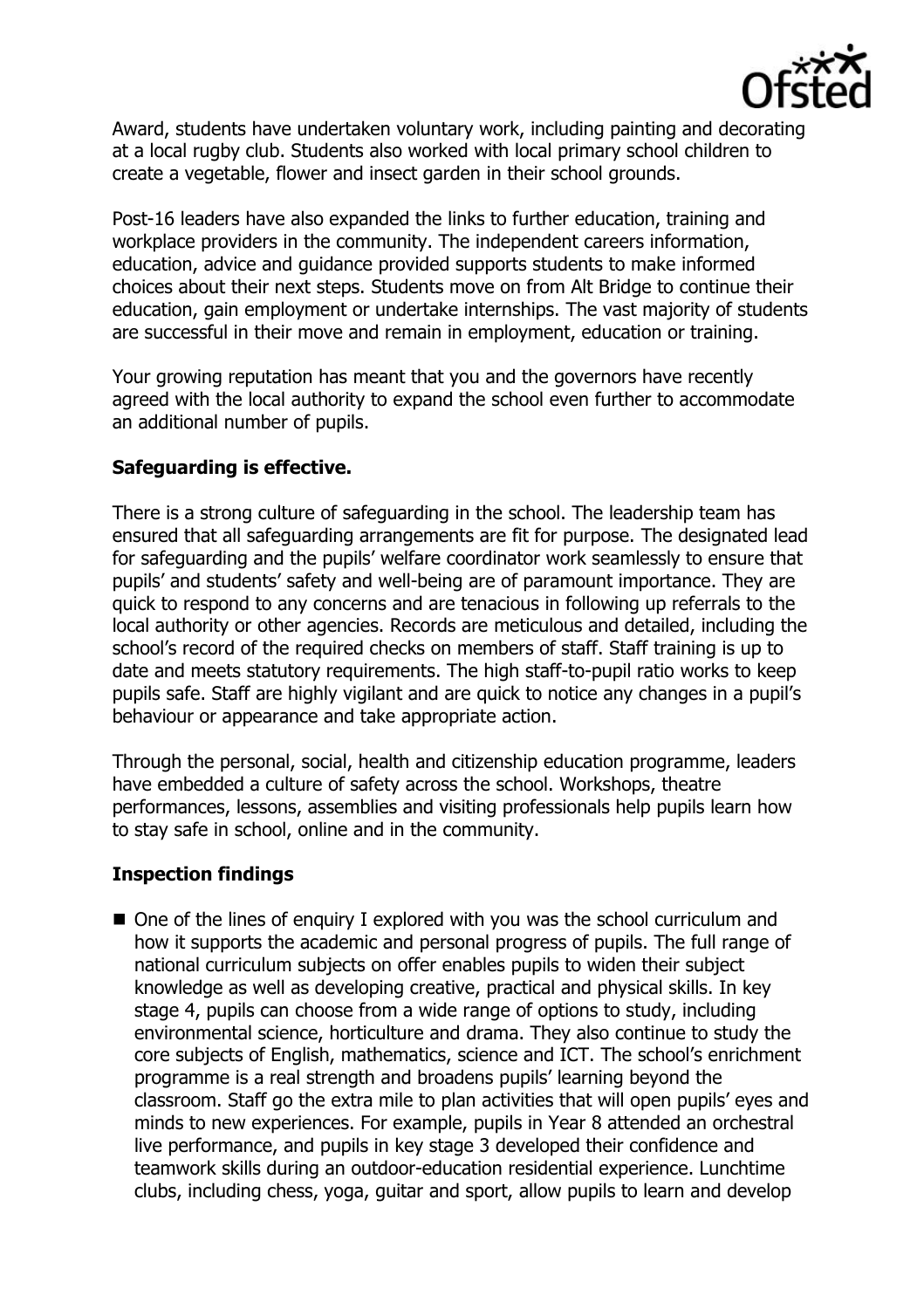

new skills. The school's formal and informal curriculums work exceptionally well together to support pupils' academic, social and personal development. Consequently, pupils continue to make outstanding progress, as well as gaining nationally recognised qualifications.

- $\blacksquare$  I also looked at the progress that disadvantaged pupils make when compared to other pupils. Leaders use additional funding very effectively across the school. Pupils have benefited from additional one-to-one lessons, as well as enrichment and personalised support. Leaders monitor the progress of all pupils rigorously and are quick to intervene if a pupil's progress begins to dip. The school's own assessment system and data about outcomes show that gaps between the achievement of disadvantaged pupils and others have almost closed across most subjects. In some subjects, disadvantaged pupils are outperforming other pupils.
- My final line of enquiry considered pupils' personal development, behaviour and welfare and whether they continued to be strengths of the school. Parents were in agreement that the transition from primary school into Year 7 was very supportive and helped their children to settle quickly into their new school. A typical parental view was, 'We were so worried when our child was moving school but we didn't need to be. He settled so quickly and has grown and matured so much since going to high school. We are very proud of him and so happy with the school; it's been fantastic for us all.'
- Leaders have a clear rationale which supports very well pupils' personal development across all key stages. Through a personalised approach, staff support each pupil to make the small steps of progress required to become confident, self-assured young people. Pupils talk with enthusiasm about their progress. Students in the post-16 provision spoke with passion about their love of reading; others spoke about the marketable ICT skills they had gained to help to secure a job in this field. Treating pupils as individuals is a key strength of the school. Staff members described the school as having 'happy staff; happy pupils'.
- The teachers' detailed planning engages and motivates every learner. During the inspection, pupils listened well and persevered with their tasks because lessons were well matched to their abilities and interests. Enrichment activities, merit awards and celebration assemblies all work to motivate pupils and students to attend well and enjoy school. There is very little bullying and pupils and parents agreed that staff are quick to listen and intervene to stop any bullying when it occurs. The skilled teaching and excellent pastoral care are working very effectively to ensure that behaviour continues to be outstanding.

## **Next steps for the school**

Leaders and those responsible for governance should ensure that:

 $\blacksquare$  they continue to work with the local authority and other stakeholders to expand the school's provision to accommodate an additional number of pupils.

I am copying this letter to the chair of the governing body, the regional schools